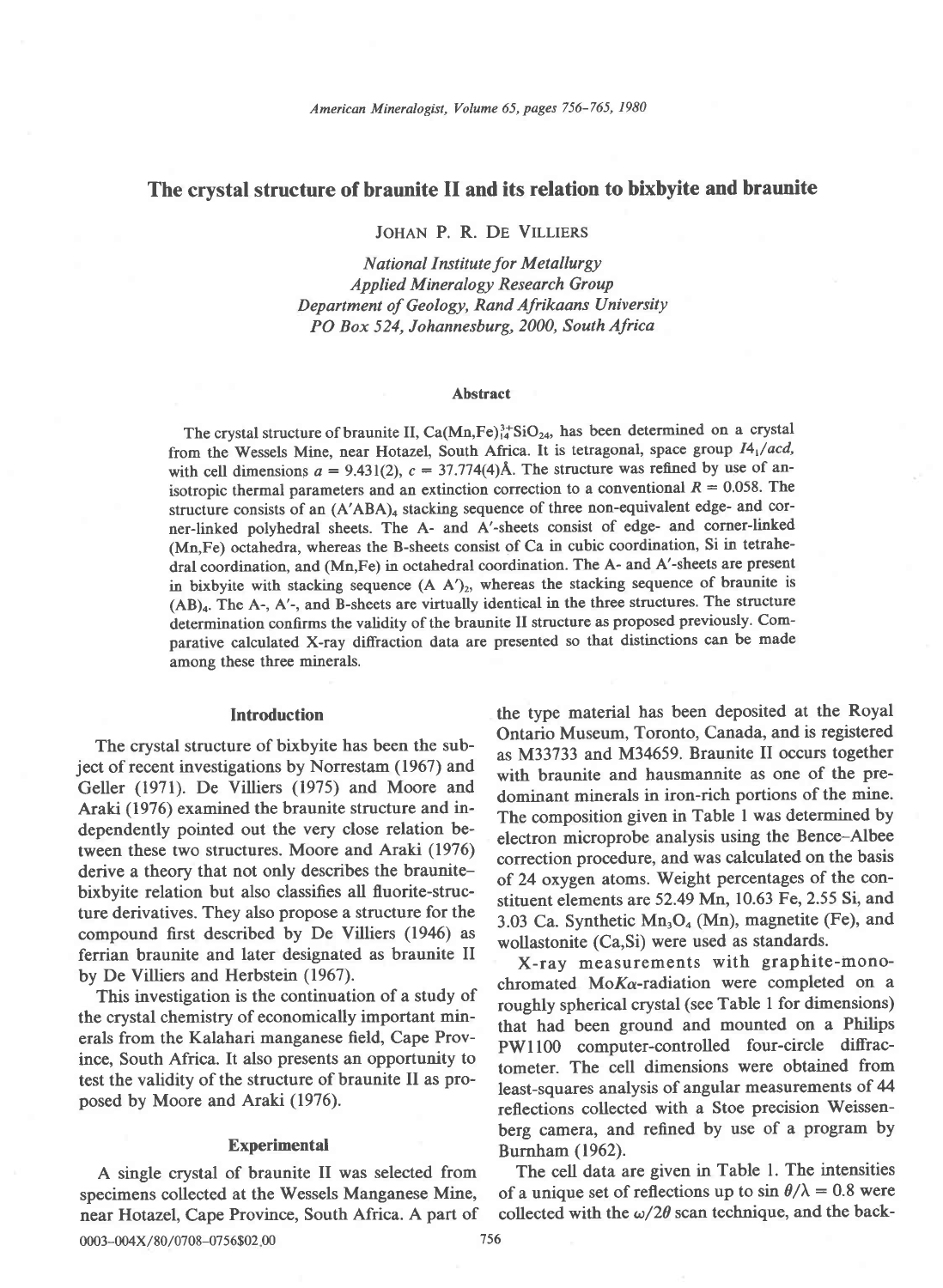$a \left(\stackrel{0}{A}\right)$  $9.431(2)*$ c  $(A)$  $37.774(4)$ Space group  $I_4_1/a$ cd  $\rm{Z}$  $\overline{8}$ calc  $(g, cm^{-3})$  $\Omega$  $4.85$  $\rho$  obs  $4.75$  $\mu$ (cm<sup>-1</sup>) 111.34 Crystal diameter (cm)  $0.018 \pm 0.003$ Number of reflections Observed  $1300$ Unobserved 889

Table 1. Crystal data for braunite II, composition  $Ca_{0.92}(Mn_{11.72}Fe_{2.34})Si_{1.12}O_{24}$ 

Parenthesized figures represent the estimated standard deviated esd in terms of least units cited for the value to their immediate left, thus 9.431(2) indicates an esd of 0.002.

grounds were measured at the ends of each scan range. The systematically absent reflections uniquely defined space group I4,/acd. Lorentz-polarization and spherical-absorption corrections were applied.

Table 2. Positional coordinates of the atoms in braunite II

| Atom + | Site<br><b>Symmetry</b> |                                                   |           | 还                       |                             |
|--------|-------------------------|---------------------------------------------------|-----------|-------------------------|-----------------------------|
| Ca     | 222                     | Ca                                                | $\circ$   | ŧ                       |                             |
| M(1)   | $\overline{2}$          | $Mn_0, 83Fe_0, 17$                                | $\Omega$  | ł                       | $-0.00918(3)$ <sup>++</sup> |
| M(2)   | $\overline{2}$          | $Mn_0, 83Fe_0, 17$                                | 0.2097(1) | $\circ$                 |                             |
| M(3)   | 2                       | $Mn_0$ , 83Fe <sub>0</sub> , 17 0.2408(1)         |           | $\frac{1}{4} + x$       |                             |
| M(4)   | 1                       | $Mn_0.83Fe0.17$ $0.0312(1)$ $0.0006(1)$           |           |                         | 0.06290(2)                  |
| M(5)   | $\mathbf{1}$            | $Mn_0$ , 83 $Fe$ 0, 17 -0.0096(1) 0.0044(1)       |           |                         | 0.18772(2)                  |
| Si     | 4                       | Si                                                | $\Omega$  | ŧ                       | $\frac{3}{8}$               |
| 0(1)   | I                       |                                                   |           | $0.1197(4)$ $0.1715(5)$ | 0.0256(1)                   |
| O(2)   | 1                       |                                                   |           | $0.3314(5)$ $0.4010(5)$ | 0.0311(1)                   |
| 0(3)   |                         |                                                   |           | $0.3982(4)$ $0.1227(5)$ | 0.0412(1)                   |
| O(4)   |                         |                                                   |           | $0.1178(4)$ $0.4071(4)$ | 0.0879(1)                   |
| O(5)   | 1                       |                                                   |           | $0.1701(5)$ $0.1121(5)$ | 0.0909(1)                   |
| 0(6)   | 1                       |                                                   |           | $0.3874(5)$ $0.3361(5)$ | 0.1004(1)                   |
|        |                         | Extinction parameter $g = 1.62(8) \times 10^{-3}$ |           |                         |                             |

Origin based on centre of symmetry

Estimated standard errors in parentheses refer to the last digit.

|  | Table 3. Thermal parameters in $A^2$ ( $\times$ 10 <sup>4</sup> ) for the atoms in |  |  |  |  |
|--|------------------------------------------------------------------------------------|--|--|--|--|
|  | braunite II                                                                        |  |  |  |  |

| Atom | $U_{(11)}^k$ | $U_{(22)}$ | $U_{(33)}$ | $U_{(12)}$ | $U_{(13)}$        | $U_{(23)}$     |
|------|--------------|------------|------------|------------|-------------------|----------------|
| Ca   | 44(5)        | $v_{(11)}$ | 55(7)      | $-3(8)$    | 0                 | $\overline{O}$ |
| M(1) | 74(5)        | 103(6)     | 63(3)      | 29(5)      | 0                 | 0              |
| M(2) | 63(5)        | 94(5)      | 74(4)      | $\circ$    | 0                 | 25(4)          |
| M(3) | 73(3)        | $U_{(11)}$ | 63(3)      | 1(4)       | $-5(3)$           | $^{-U}(13)$    |
| M(4) | 57(3)        | 69(3)      | 77(3)      | 7(3)       | 5(2)              | $-17(3)$       |
| M(5) | 46(3)        | 60(3)      | 62(3)      | $-6(3)$    | $-2(3)$           | $-2(3)$        |
| Si   | 49(7)        | $U_{(11)}$ | 57(10)     | $\Omega$   | $\Omega$          | $\circ$        |
| 0(1) | 108(18)      | 106(18)    | 67(15)     |            | $30(15) -11(14)$  | 8(14)          |
| O(2) | 71(18)       | 76(17)     | 66(15)     | $-7(14)$   | 12(14)            | 13(14)         |
| O(3) | 37(16)       | 97(19)     | 112(16)    | $-7(14)$   | 19(14)            | 44(14)         |
| 0(4) | 57(17)       | 57(16)     | 61(15)     |            | $-13(13) -22(13)$ | 28(13)         |
| 0(5) | 67(17)       | 83(18)     | 52(15)     |            | $6(14) -12(14)$   | 21(14)         |
| 0(6) | 77(18)       | 95(18)     | 64(15)     |            | $1(15) -3(14)$    | $-3(14)$       |

The significance level of 5 percent was the criterion for the determination of unobserved reflections ( $I \leq$  $1.65\sigma$ *I*), where *I* is the observed intensity. The X-ray system of programs was used for all crystallographic calculations (Stewart et al., 1972).

From a three-dimensional Patterson map, a unique solution for the cation positions was obtained. When these cations were used as the input to a Fourier program, the oxygen positions could not be determined because of severe pseudosymmetry in the Fourier map. The correct atomic positions for cations and oxygen were obtained by direct methods using tangent iteration. The reflections  $6, 2, 8, 8, 4, 16, 4, 4,$ 16; and 8, 5, 19 were used as starting phases. The reason for the severe pseudosymmetry on the Fourier map is that the correct positions of cations M1, M2, M3, M4, and M5 are slightly offset from their highly symmetric positions at 0,  $\frac{1}{4}$ , 0;  $\frac{1}{4}$ , 0,  $\frac{1}{4}$ ;  $\frac{1}{4}$ ,  $\frac{1}{2}$ ,  $\frac{1}{8}$ ; 0, 0,  $1/16$ ; and 0, 0, 3/16, respectively, as determined from the Patterson peaks. These shifts are in different directions, depending on the origin specified. As a result, correct Fourier phasing cannot take place since the symmetric starting positions are the mean of all possible shifts that depend on the different choices of origin.

Refinement of the structure with starting atomic positions obtained from tangent iteration proceeded normally. The quantity minimized is  $R(F) = \Sigma W$  $(|F_{\rm o}| - |F_{\rm c}|^2)$ . Scattering factors of neutral atoms were obtained from International Tables, Vol. III. The final four cycles included an anomalous dispersion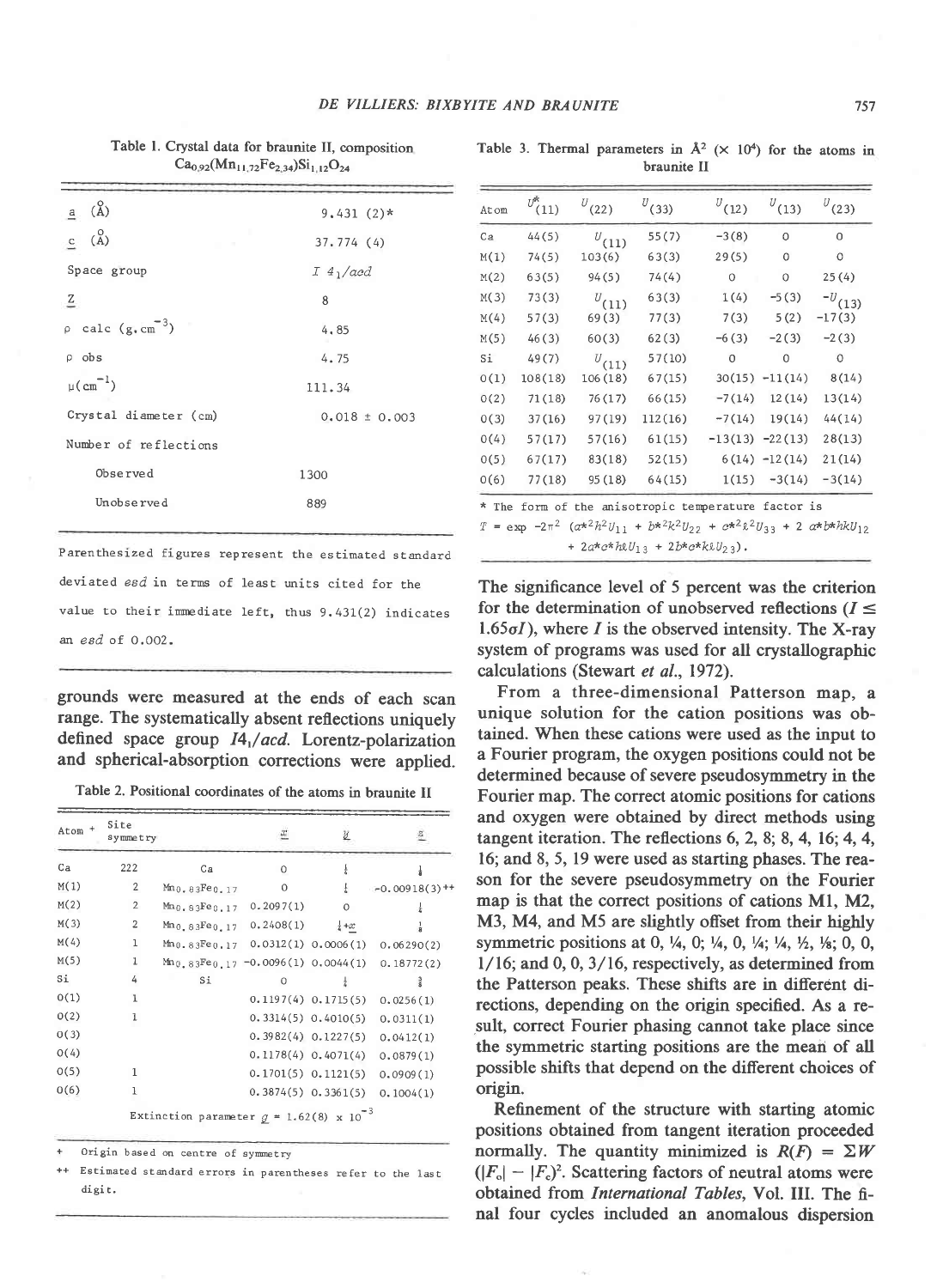| Ξ                                        |
|------------------------------------------|
| Ì                                        |
|                                          |
| ś                                        |
|                                          |
| l,<br>Í<br>b                             |
|                                          |
| $\frac{1}{2}$                            |
| $\overline{\phantom{a}}$<br>ا<br>المنابع |
|                                          |
| Į                                        |
|                                          |
| $\overline{\phantom{a}}$                 |
| ś<br>J                                   |
|                                          |
| l                                        |
| I                                        |
| $\ddot{\phantom{a}}$                     |
|                                          |
| ADIC                                     |
| Table                                    |
|                                          |

|                    | M-0 distance*                                                                                | distance<br>$0 - 0$                                                                                                                                                                                                                                                                                                                                                                                                                                                                          |                                                                                               | $O-M-O$ angle                                                                       |                                                                                       | M-O distance*                                                                                                                                        |                                                   | 0-0 distance                                                                                                                                                                                                                                                                                                                                                                                                           |                                                                                                  | 0-M-0 angle                                                                                                                                                                                                                                                                                         |
|--------------------|----------------------------------------------------------------------------------------------|----------------------------------------------------------------------------------------------------------------------------------------------------------------------------------------------------------------------------------------------------------------------------------------------------------------------------------------------------------------------------------------------------------------------------------------------------------------------------------------------|-----------------------------------------------------------------------------------------------|-------------------------------------------------------------------------------------|---------------------------------------------------------------------------------------|------------------------------------------------------------------------------------------------------------------------------------------------------|---------------------------------------------------|------------------------------------------------------------------------------------------------------------------------------------------------------------------------------------------------------------------------------------------------------------------------------------------------------------------------------------------------------------------------------------------------------------------------|--------------------------------------------------------------------------------------------------|-----------------------------------------------------------------------------------------------------------------------------------------------------------------------------------------------------------------------------------------------------------------------------------------------------|
| Ca-cube            | $2.321$<br>$2.435$<br>$4 \begin{pmatrix} 4 & 0 & 4 \\ 4 & 0 & 5 \end{pmatrix}$               | $\begin{array}{l} 2\ 0\,(\Lambda)-0\,(\Lambda)^3\\ 4\ 0\,(\Lambda)-0\,(5)\,s\\ 4\ 0\,(\Lambda)-0\,(5)\,s\\ 2\ 0\,(\Lambda)-0\,(5)\,s\\ 2\ 0\,(3)\,0\,(4)\\ 2\ 0\,(4)\,0\,(4)\\ 2\ 0\,(5)\,0\,(5)\\ \end{array}$                                                                                                                                                                                                                                                                              | 2.849<br>2.828<br>2.723<br>2.615                                                              | 75.69<br>72.93<br>69.80<br>64.97                                                    | M(4)-octahedron                                                                       | $\begin{smallmatrix} 2 & 0 & 0 & 0 \\ 0 & 0 & 0 & 0 \\ 0 & 0 & 0 & 0 \end{smallmatrix}$<br>$IM(4)-O(1)$<br>$\rightarrow$<br>$\overline{\phantom{a}}$ | $2.299$<br>$2.301$<br>$2.304$<br>$2.35$<br>$2.35$ | $\begin{array}{c} 0(1) - 0(3) \\ 0(1) - 0(4) \\ 0(1) - 0(5) \\ 0(2) - 0(3) \\ 0(2) - 0(3) \\ \end{array}$<br>$0(1)-0(2)^5$                                                                                                                                                                                                                                                                                             | 3.523<br>2.601<br>3, 335                                                                         | 74.07<br>113.91                                                                                                                                                                                                                                                                                     |
| M(1)-octahedron    | 2.378<br>Average                                                                             |                                                                                                                                                                                                                                                                                                                                                                                                                                                                                              | 2,761                                                                                         | 167.01<br>169.90                                                                    |                                                                                       | O(6)<br>$- - - -$                                                                                                                                    |                                                   | $\begin{array}{c} 0(2)-0(5)\\0(2)-0(6)\\0(3)-0(4)\\0(3)-0(6)\\0(3) \end{array}$<br>$O(4) - O(5)^8$                                                                                                                                                                                                                                                                                                                     | 2.738<br>2,697<br>$2.574$<br>2.589<br>3,009                                                      | $\begin{array}{l} 104.61 \\ 17.49 \\ 18.80 \\ 19.49 \\ 19.50 \\ 19.50 \\ 19.50 \\ 19.50 \\ 19.50 \\ 19.50 \\ 19.50 \\ 19.50 \\ 19.50 \\ 19.50 \\ 19.50 \\ 19.50 \\ 19.50 \\ 19.50 \\ 19.50 \\ 19.50 \\ 19.50 \\ 19.50 \\ 19.50 \\ 19.50 \\ 19.50 \\ 19.50 \\ 19.50 \\ 19.50 \\ 19.50 \\ 19.50 \\ 1$ |
|                    | $1.883$<br>$2.290$<br>$1.956$<br>$2M(1)-O(1)$<br>$2$ $O(2)$<br>$2$ $O(3)$                    | $\begin{array}{l} \mathbf{C} \\ \mathbf{C} \\ \mathbf{C} \\ \mathbf{C} \\ \mathbf{C} \\ \mathbf{C} \\ \mathbf{C} \\ \mathbf{C} \\ \mathbf{C} \\ \mathbf{C} \\ \mathbf{C} \\ \mathbf{C} \\ \mathbf{C} \\ \mathbf{C} \\ \mathbf{C} \\ \mathbf{C} \\ \mathbf{C} \\ \mathbf{C} \\ \mathbf{C} \\ \mathbf{C} \\ \mathbf{C} \\ \mathbf{C} \\ \mathbf{C} \\ \mathbf{C} \\ \mathbf{C} \\ \mathbf{C} \\ \mathbf{C} \\ \mathbf{C} \\ \mathbf{C} \\ \mathbf{C} \\ \mathbf$<br>$\sim 0.02$<br>2<br>$\sim$ | $3.528$ $3.726$ $3.789$ $3.1570$ $3.074$<br>2.701<br>3.079                                    | 84.00<br>79.45<br>74.66<br>115.09<br>103.54<br>165.19<br>91.67<br>94.59             |                                                                                       | Ave rage                                                                                                                                             | 2.053                                             | $0(4)-0(6)$<br>$0(5)-0(6)$ <sup>s</sup><br>$0(1)-0(6)$<br>$0(2)-0(4)$<br>$O(3)-O(5)$                                                                                                                                                                                                                                                                                                                                   | $3.723$<br>$2.723$<br>$3.287$<br>$2.683$<br>2.900                                                | 138.59<br>172.12<br>172.52                                                                                                                                                                                                                                                                          |
|                    | 2.043<br>Average                                                                             | $\sim$ $-$                                                                                                                                                                                                                                                                                                                                                                                                                                                                                   | 2.897                                                                                         | 137.58                                                                              | M(5)-octahedron                                                                       | $IM(5) - O(1)$<br>0(2)                                                                                                                               | 2.006<br>1.955                                    |                                                                                                                                                                                                                                                                                                                                                                                                                        | 2.952<br>2.731                                                                                   | 96.37<br>83.61                                                                                                                                                                                                                                                                                      |
| $M(2)$ -octahedron | 1.993<br>1.923<br>2.049<br>2.232<br>$2M(2)-O(1)$<br>O(2)<br>O(3)<br>Average<br>$\sim$ $\sim$ |                                                                                                                                                                                                                                                                                                                                                                                                                                                                                              | $\begin{array}{c} 3.123 \\ 2.601 \\ 2.731 \\ \end{array}$<br>2.807<br>3.035<br>3.498<br>2.900 | 114.48<br>$103.26$<br>83.23<br>80.33<br>74.67<br>93.76<br>93.53<br>165.09<br>139.25 |                                                                                       | $\begin{array}{c}\n 3 \\  0 \\  0 \\  0 \\  0 \\  0 \\  0 \\  0 \\  0 \\  0 \\  0\n \end{array}$<br>$-1$ $-1$ $-1$ $-1$                              | $2.090$<br>$2.081$<br>$1.899$<br>$2.093$          | $\begin{array}{l} 0(1)\\ 0(3)\\ 0(1)\\ 0(1)\\ 0(1)\\ 0(1)\\ 0(2)\\ 0(3)\\ 0(3)\\ 0(3)\\ 0(2)\\ 0(3)\\ 0(4)\\ 0(5)\\ 0(5)\\ 0(6)\\ 0(7)\\ 0(8)\\ 0(9)\\ 0(1)\\ 0(1)\\ 0(2)\\ 0(3)\\ 0(4)\\ 0(5)\\ 0(5)\\ 0(6)\\ 0(7)\\ 0(8)\\ 0(9)\\ 0(9)\\ 0(1)\\ 0(1)\\ 0(1)\\ 0(1)\\ 0($<br>$o(2)-o(6)^{s}$<br>$o(3)-o(5)$<br>$0(3)-0(6)$<br>0(4) -0(5) <sup>8</sup><br>$0(4)-0(6)^{5}$<br>$O(5)-O(6)$<br>$O(1)-O(6)$<br>$O(2)-O(5)$ | 2.726<br>2.945<br>2.738<br>2.855<br>$3.008$<br>$2.828$<br>$2.671$<br>2.965<br>$3.239$<br>$2.574$ | 104.86<br>82.41<br>84.66<br>93.67<br>85.08<br>91.28<br>$90.45$<br>$79.59$<br>$95.83$<br>$175.87$<br>$175.87$<br>$175.51$<br>91.97                                                                                                                                                                   |
| M(3)-octahedron    | 1.918<br>2.215<br>1.982<br>$2M(3)-O(4)$<br>$0(5)$<br>$0(6)$<br>$\sim$ $\sim$                 | $O(4)-O(4)^5$                                                                                                                                                                                                                                                                                                                                                                                                                                                                                |                                                                                               | 91.10<br>78.84<br>91.87                                                             | Si-tetrahedron                                                                        | Ave rage                                                                                                                                             | 2.021                                             | $O(3) - O(4)$                                                                                                                                                                                                                                                                                                                                                                                                          | 2.853                                                                                            |                                                                                                                                                                                                                                                                                                     |
|                    |                                                                                              | $\begin{array}{l} 2\  \  0\ (4) -0\ (5)\\ 2\  \  0\ (4) -0\ (6)\\ 3\  \  2\  \  0\ (4) -0\ (6)\\ 4\  \  0\ (5) -0\ (5)\\ 5\  \  0\ (5) -0\ (5)\\ 2\  \  0\ (5) -0\ (6)\\ 2\  \  0\ (5) -0\ (6)\\ 2\  \  0\ (5) -0\ (5)\\ 3\  \  0\ (5) -0\ (5)\\ 4\  \  0\ (5) -0\ (5)\\ 5\  \  0\ (5) -0\ (5$<br>$-0(6)$<br>O(6)                                                                                                                                                                            | $2.849$<br>$2.785$<br>$2.671$<br>$2.683$<br>$2.683$<br>$2.683$<br>$2.683$                     | 99.18<br>101.48<br>176.93<br>177.20<br>85.95<br>80.61                               |                                                                                       | Average<br>$Si - O(6)$                                                                                                                               | 1.629<br>1.629                                    | $40(6)-0(6)$<br>$20(6)-0(6)$                                                                                                                                                                                                                                                                                                                                                                                           | 2.653<br>2.674<br>2.660                                                                          | 109.04                                                                                                                                                                                                                                                                                              |
|                    | 2.038<br>Average                                                                             |                                                                                                                                                                                                                                                                                                                                                                                                                                                                                              | 2.879                                                                                         |                                                                                     |                                                                                       |                                                                                                                                                      |                                                   |                                                                                                                                                                                                                                                                                                                                                                                                                        |                                                                                                  |                                                                                                                                                                                                                                                                                                     |
|                    | * Estimated standard deviations for Ca-O,                                                    |                                                                                                                                                                                                                                                                                                                                                                                                                                                                                              |                                                                                               |                                                                                     | Si-O, and M-O distances are 0.004 $\lambda$ , and for 0-O distances 0.006 $\lambda$ . |                                                                                                                                                      |                                                   | Estimated standard deviations for O-Ca-O,                                                                                                                                                                                                                                                                                                                                                                              |                                                                                                  |                                                                                                                                                                                                                                                                                                     |

S The superscript denotes a shared edge between two polyhedra.

0-Si-0, and 0-M-0 angles are all 0.2 degrees.

DE VILLIERS: BIXBYITE AND BRAUNITE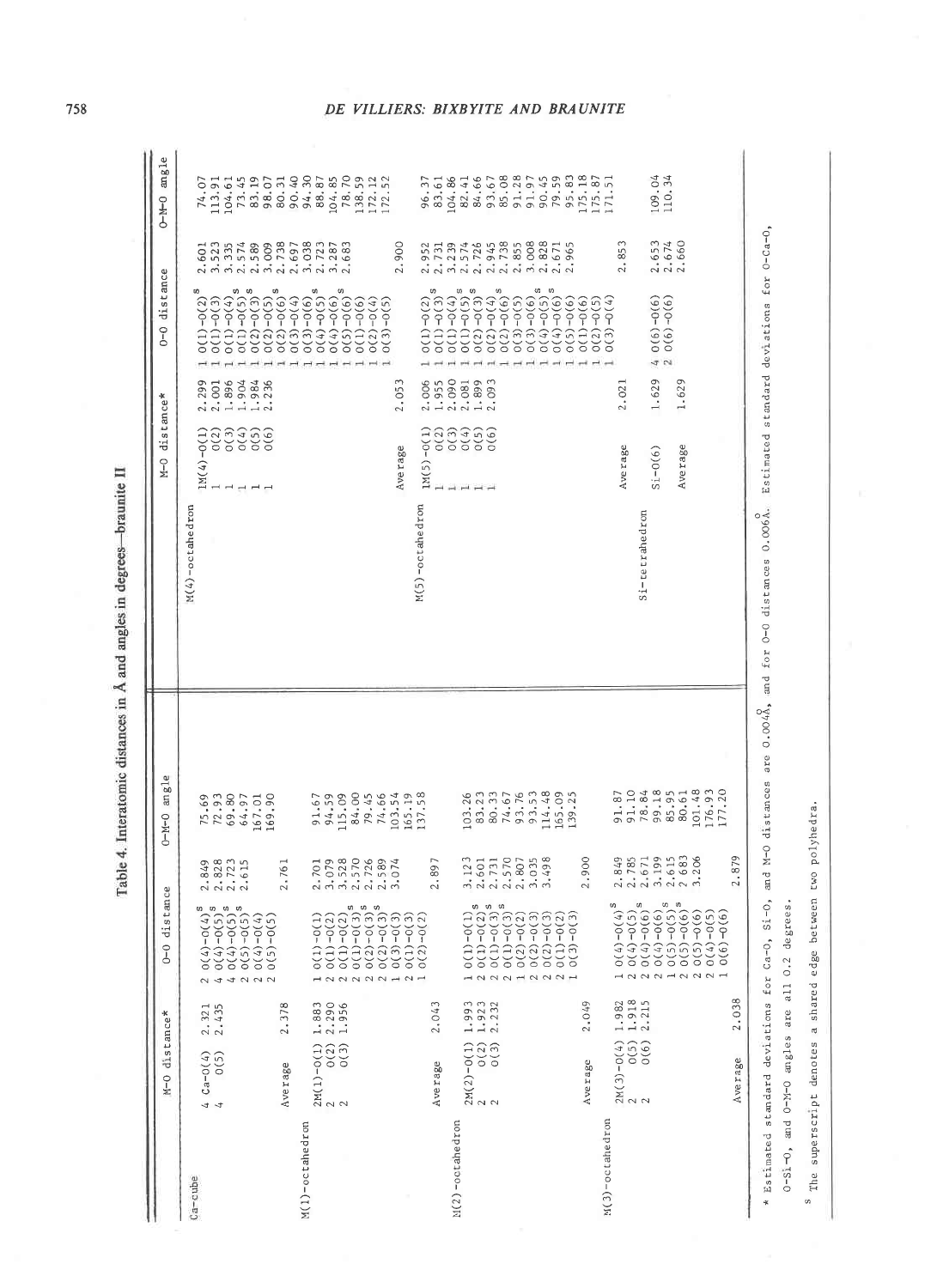

Fig. 1. The A-sheets of octahedra in  $\alpha$ -Mn<sub>2</sub>O<sub>3</sub>, braunite II, and braunite. The axes of braunite II are shown for comparison. Unique atoms are labelled.

correction, one scale factor, one secondary extinction parameter (Larson, 1967), together with positional and anisotropic thermal parameters for all atoms. At convergence,  $R = 0.058$  and  $R_w = 0.053$  for 1300 observed reflections. Final positional parameters and the secondary extinction parameter with their standard deviations are given in Table 2. The anisotropic thermal parameters are given in Table 3, the interatomic distances and angles in Table 4, and observed and calculated structure factors are compared in Table 6.'

#### Relation between bixbyite and braunite

In their comparison of bixbyite and braunite, Moore and Araki (1976) identified three different types of polyhedral sheets, designated the A-, A'-, and B-sheets. The A- and A'-sheets consist of edgeand corner-linked octahedra. In cubic bixbyite these sheets are equivalent, but in orthorhombic  $\alpha$ -Mn<sub>2</sub>O<sub>2</sub> they are not. The B-sheets in braunite consist of  $Mn^{2+}$  in distorted cubic coordination.  $Mn^{3+}$  in octahedral coordination, and Si<sup>4+</sup> in tetrahedral coordination.

The braunite II structure contains all three types of sheets, *i.e.* A, A', and B, in a regular stacking arrangement.

In Figure 1, comparison of the A-sheets of  $\alpha$ - $Mn_2O_3$ , braunite II, and braunite shows that the sheets are isomorphic in all respects except for minor dimensional diferences in the polyhedra. The unique atoms are labelled in each of the three sheets. The labelling of the atoms corresponds to that of Geller (1971) in the *Pbca* orientation for  $\alpha$ -Mn<sub>2</sub>O<sub>3</sub>, that of De Villiers (1975) for braunite, and that of braunite II in the present study.

In Figure 2, the A'-sheets of  $\alpha$ -Mn<sub>2</sub>O<sub>3</sub> and braunite II are shown. In order that the braunite II structure can be compared directly with  $Mn_2O_3$  and braunite, the braunite II sheets with z-coordinates indicated are rotated by 90 degrees and the origin is shifted to  $\frac{1}{4}$ ,  $\frac{1}{4}$ , 0. This gives direct correspondence of the sheets indicated in Figures 1, 2 and 3. The  $a_1$  and  $a_2$ axes are shown on the sheets of braunite II.

In Figure 3, the B-sheets of braunite II and braunite are shown for purposes of comparison, and it can be seen that the  $(CaO_8)$  cube in braunite II is less distorted than the  $[M(1)O_8]$  cube in braunite.

<sup>&</sup>lt;sup>1</sup> To receive a copy of this material, order Document AM-80-126 from the Business Office, Mineralogical Society of America, 2000 Florida Avenue, N.W., Washington, D.C. 20009. Please remit \$1.00 in advance for the microfiche.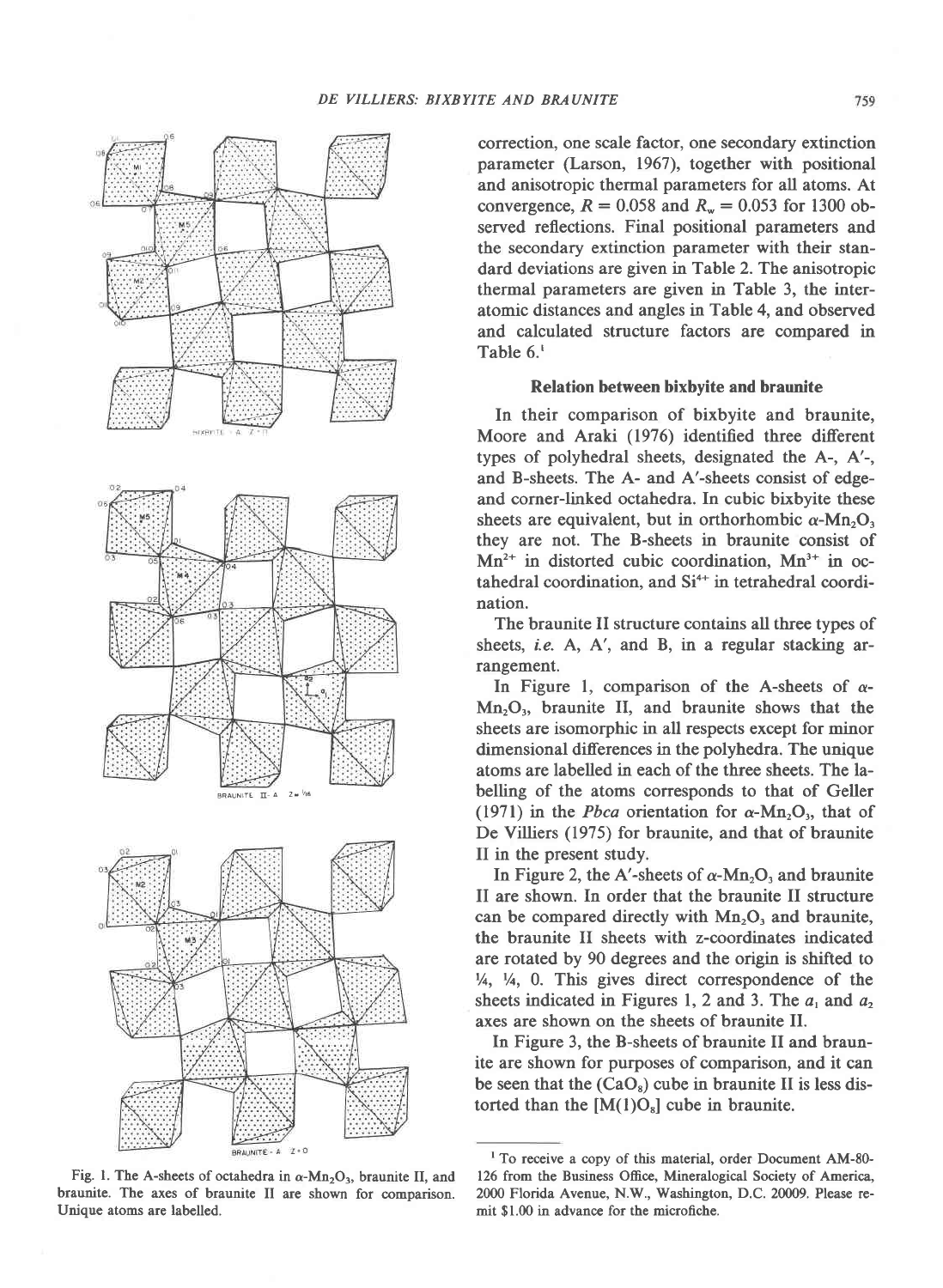The stacking sequences of these structures are diagrammatically illustrated in Figure 4. From this figure, the stacking sequences derived and postulated by Moore and Araki (1976) can be easily deduced: bixbyite with  $(A \ A')_2$ , braunite with  $(AB)_4$ , and braunite II with  $(A'ABA)_4$ .

## Coordination polyhedra

Figures 1,2, and 3 show that the Ca atom is in distorted cubic coordination, Si is in tetrahedral coordination, and the 5 M atoms, (Mn,Fe) are in octahedral coordination with varying degrees of distortion.

As can be seen from Table 4, the Ca atom is coordinated via four long and four short Ca-O bonds giving an average of 2.3784. This deviates markedly from the value of 2.50A derived from the ionic radii for Ca<sup>VIII</sup> and O<sup>IV</sup> atoms given by Shannon and Prewitt (1969). However, these authors indicated that in the fluorite structure, of which braunite II is a derivative, the  $Ca^{2+}$  ionic radius is probably too large by 0.06Å. If the ionic radius of  $Ca^{2+}$  in braunite II is assumed to be 1.06A, a bond length of 2.44A is obtained, which is in closer agreement with the observed average. There is still a discrepancy of 0.06A, possibly due to a more efficient packing of O-atoms in a twisted cubic coordination. However, it seems that the  $CaO<sub>8</sub>$  cube, in which all edges are shared, has an effective radius differing from that of Ca in other 8-coordinated environments.

The O-Ca-O angles vary from  $65^\circ$  to  $75.7^\circ$  as compared to the value of  $70.5^\circ$  in a regular cube. The O-M(1)-O angles in braunite vary from  $62^{\circ}$  to  $77.5^{\circ}$ .

The cube in braunite II is therefore more regular than that in braunite.

The average octahedral bond lengths of  $M(1)-O$ , 2.0a3A; M(2)-O, 2.049A; M(3)-O, 2.038A; M(4)-O, 2.053Å; and  $M(5)-O$ , 2.021Å compare well with the value of  $Mn^{3+}-O = 2.05$  derived from Shannon and Prewitt (1969).

With the exception of  $M(5)$ , all the octahedra show marked elongation that could be attributed to Jahn-Teller distortion, although the magnitude of this distortion is not predicted by this theorem. If it is assumed that the elongation is due to Jahn-Teller distortion around Mn<sup>3+</sup>, the reason for the more equidistant bonds round M(5) could be the occupancy of most of the Fe<sup>3+</sup> at this site. Approximately half of the site will be occupied by Fe<sup>3+</sup>. The relatively short average bond length of 2.021Å is explained by the theorem of Brown (1978), which states that any deviation of bond lengths from their average value will increase the average bond length. The more regular M(5) octahedron must therefore have a shorter average bond length.

A measure of the distortion of the octahedra is given by the apical O-M-O angles, which deviate from 180 degrees when distortion occurs. As in braunite (Moore and Araki, 1976), two types of octahedra are also present in braunite II, and are shown schematically in Figure 5. Octahedra  $M(1)$ ,  $M(2)$ , and M(4) belong to the distorted type with apical angles of  $138^\circ$ ,  $139^\circ$ , and  $139^\circ$  respectively, as the maximum deviation from regularity. The  $M(3)$  and  $M(5)$ octahedra show angles of 177° and 172° respectively.



Fig. 2. The A'-sheets of octahedra of  $\alpha$ -Mn<sub>2</sub>O<sub>3</sub> and braunite II. Unique atoms are labelled.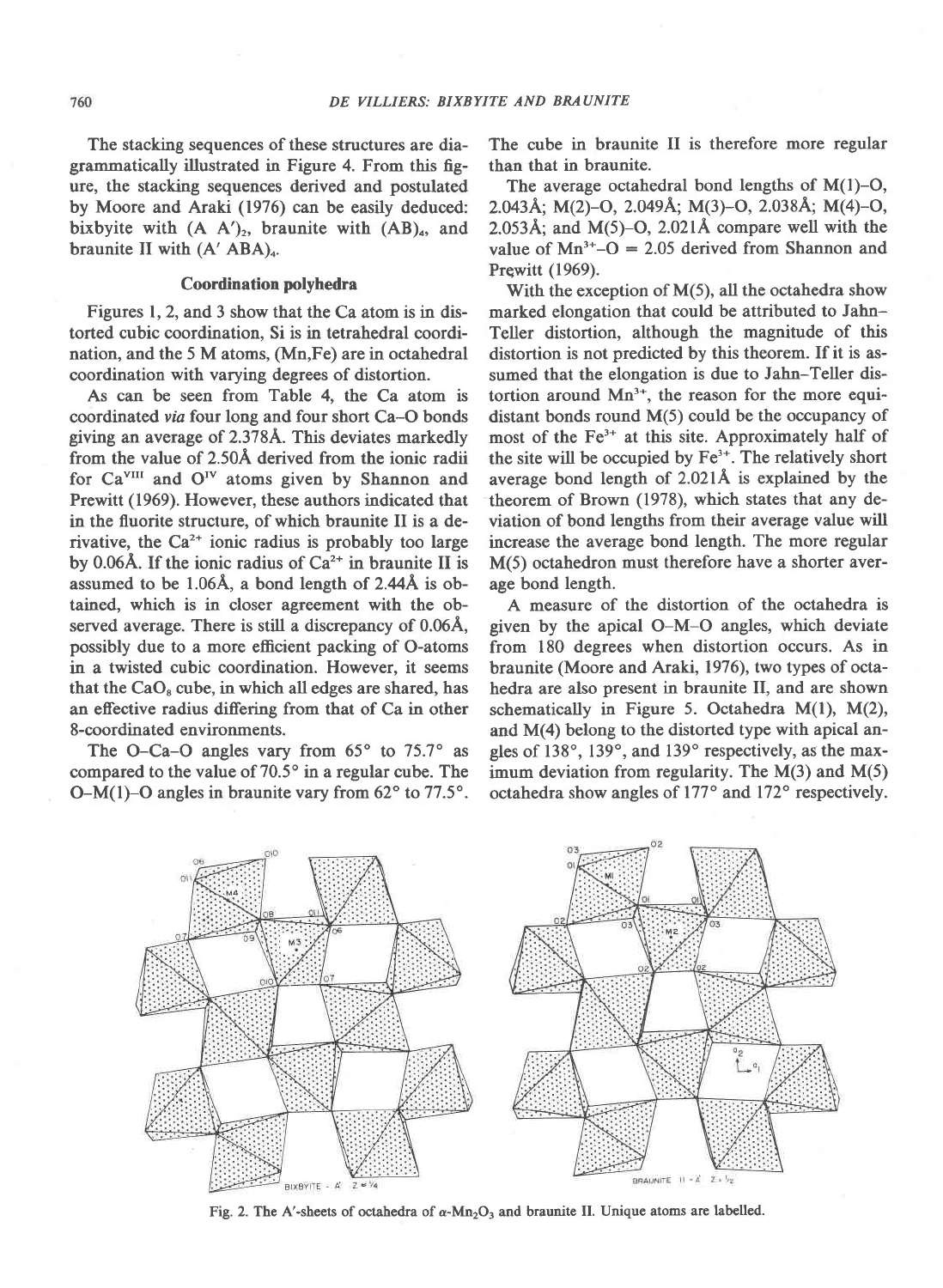



Fig. 3. The B-polyhedral sheets of braunite II and braunite. The twisted cubic Ca-polyhedra as well as the Si-tetrahedra are shown with M-octahedra.

| Bixbyite<br>$c = 9.403$ | Braunite II<br>$c = 37.774$                                       | Braunite<br>$c = 18,703$          |
|-------------------------|-------------------------------------------------------------------|-----------------------------------|
|                         | * * * * 0 A'                                                      |                                   |
| x x x x 0 A             | $x x x x \frac{1}{16}$ A $x x x x 0 A$                            |                                   |
| * * * * * A'            | $+ + + + \frac{1}{8} B$                                           | $+ + + + \frac{1}{2} B$           |
| $x x x x \frac{1}{2} A$ | $x x x x \frac{3}{16}$ A                                          | $X \times X \times \frac{1}{6} A$ |
| * * * * <sup>3</sup> A' | * * * * 1 A'                                                      | $+ + + + \frac{3}{8} B$           |
| x x x x 0 A             | x x x x <sup>5</sup> /16 A                                        | $X X X X$ $A$                     |
|                         | $+ + + + \frac{3}{8} B$                                           | $+ + + + \frac{5}{8} B$           |
|                         | $x x x x$ /16 A                                                   | $x x x x \frac{3}{4} A$           |
|                         | * * * * $\frac{1}{2}$ $A^t$                                       | $+ + + + \frac{7}{8} B$           |
|                         | x x x x <sup>9</sup> /16 A                                        | x x x x 0 A                       |
|                         | $+ + + + \frac{5}{8} B$                                           |                                   |
|                         | $x x x x$ <sup>11</sup> /16 A                                     |                                   |
|                         | * * * * $\frac{3}{2}$ A'                                          |                                   |
|                         | $x x x x$ <sup>13</sup> /16 A                                     |                                   |
|                         | $+ + + + \frac{7}{8} B$                                           |                                   |
|                         | $x x x x^{15}/16 A$                                               |                                   |
|                         | * * * * 0 A'                                                      |                                   |
| X X X<br>* * *          | denotes the A layer (Figure 1)                                    |                                   |
|                         | denotes the A' layer (Figure 2)<br>denotes the B layer (Figure 3) |                                   |

Fig. 4. Stacking sequences† in bixbyite, braunite II, and braunite.



Fig. 5. Polyhedral diagrams showing the distribution of shared edges of polyhedra. The cation polyhedron, with which an edge is shared, is also listed. Shared edges are delineated by dashes, and elongated apical bonds by enlarged dots.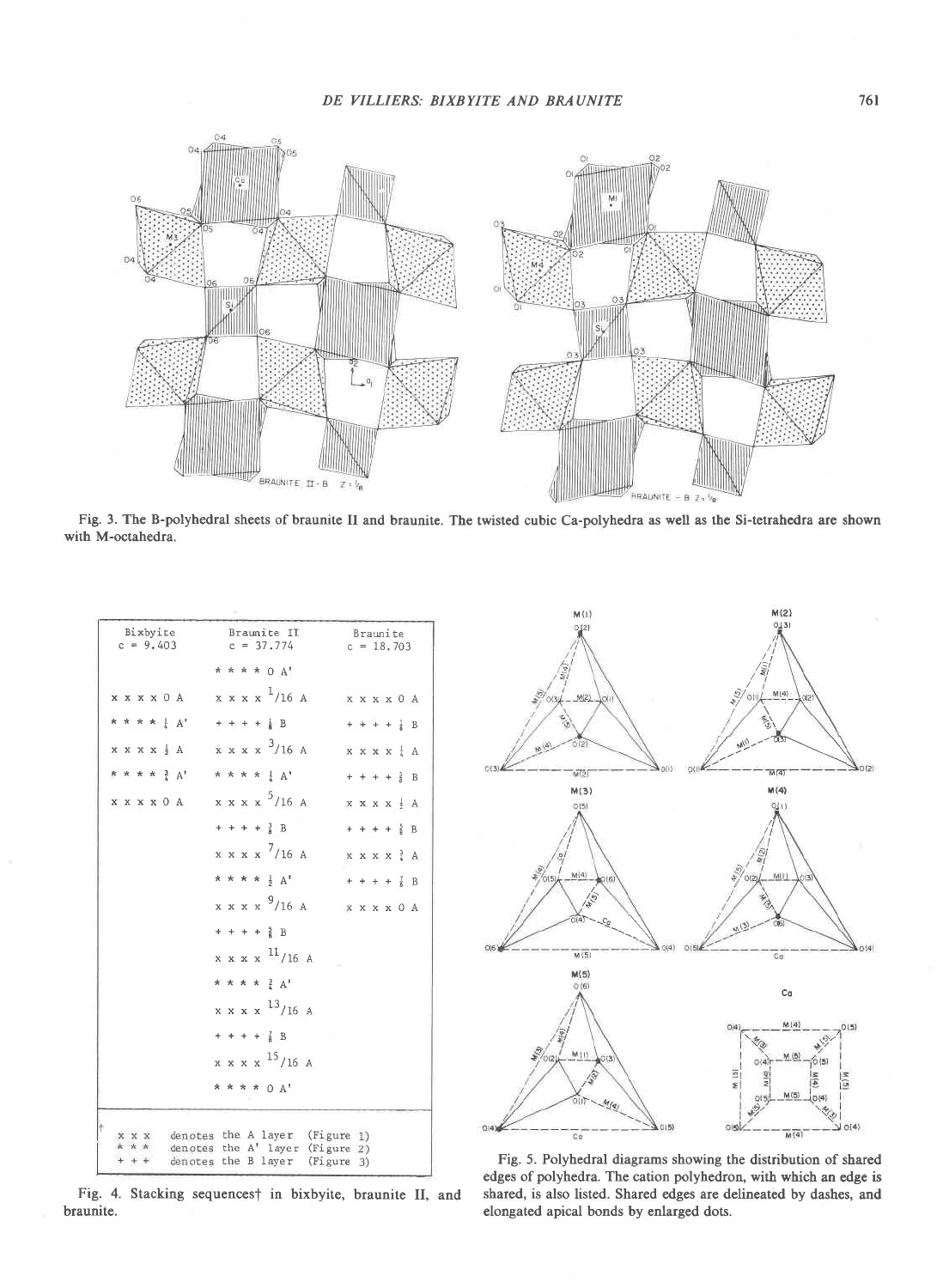|      |          | <b>UIGULIEU LL</b> |               |        |
|------|----------|--------------------|---------------|--------|
|      | Braunite |                    | Braunite II   |        |
| Atom | Valence  | Atom               | Valence $(*)$ | $(**)$ |
| M(1) | 2.02     | Ca                 | 2.47          | 2.03   |
| M(2) | 3.05     | M(1)               | 3.05          | 3.05   |
| M(3) | 2.88     | M(2)               | 2.86          | 2.86   |
| M(4) | 2.97     | M(3)               | 2.93          | 2.93   |
| Sí   | 4.02     | M(4)               | 2,90          | 2.90   |
| O(1) | 1.89     | M(5)               | 2.96          | 2.96   |
| O(2) | 2.07     | Si                 | 3.93          | 3.93   |
| 0(3) | 2.00     | 0(1)               | 1.97          | 1.97   |
|      |          | 0(2)               | 1.96          | 1.96   |
|      |          | 0(3)               | 1.94          | 1.94   |
|      |          | 0(4)               | 1.96          | 1.91   |
|      |          | O(5)               | 2.12          | 2,06   |
|      |          | O(6)               | 1.95          | 1.95   |

Table 5. Calculated atomic valences for atoms in braunite and braunite II

As Moore and Araki (1976) have pointed out, the distribution of shared polyhedral edges along one side of the polyhedra of the first kind causes cationto-cation repulsion, whereas  $2/m$  pseudosymmetry in the second kind of octahedra results in a less distorted environment. The distortions in the so-called meridional bonds will be discussed below. The  $SiO<sub>4</sub>$ tetrahedron is nearly regular, with angles of 109.0° and  $110.3^\circ$ , which are close to the theoretical  $109.3^\circ$ .

### Bond-valence calculations

In an attempt to explain the variations of bond lengths, the method of Brown and Wu (1976) was employed for calculation of cationic and anionic va-

lence sums for all atoms in braunite and braunite II. With this method the valence of each cation-to-oxygen bond can be calculated. These valences are summed for all bonds around each of the atoms, yielding an experimental valence for each atom. The formula used was

$$
s = (R/R_1)^{-N} \tag{1}
$$

where  $s$  is the bond valence,  $R$  the experimentally determined bond distance, and  $R<sub>i</sub>$  and N are constants given by Brown and Wu (1976). The anomalous Ca-O distances gave a very poor valence sum for Ca, since the values for  $R_1$  and N in this method are based on Ca-O distances larger than those in braunite II. The alternative formula in the same publication was therefore used, namely,

$$
s = \overline{s}(R/\overline{R})^{-(0.6\nu+2.2)}
$$
 (2)

where  $\bar{s}$  and  $\bar{R}$  are the average bond valence and bond lengths respectively, and  $\nu$  is the coordination number for the cation. This formula was used only in the case of the Ca atom. The results are given in Table 5.

Moore and Araki (1976) postulated that the splitting of meridional bonds of M(2) in braunite is due to undersaturation of  $0.25$  valence units for  $O(1)$ , and oversaturation of 0.25 valence units for O(3). From the values given in Table 5, the slight undersaturation of  $0.11$  v.u. for  $O(1)$  could account for the short  $M(2)$ –O(1) bonds.

With regard to braunite II, the splitting in meridional bonds are M(l), 0.073A; M(2), 0.070A; M(3), 0.064Å;  $M(4)$ , 0.013Å; and  $M(5)$ , 0.123Å. The split-

Table 7. Cell parameters of bixbyite, braunite, and braunite II

|                                                           |              | Bixbyite                       |           |            | Braunite                       |                                                                                                          | Braunite II |
|-----------------------------------------------------------|--------------|--------------------------------|-----------|------------|--------------------------------|----------------------------------------------------------------------------------------------------------|-------------|
|                                                           | (a)          |                                | (b)       |            | (a)                            | (b)                                                                                                      |             |
| $\underline{a}$ $\stackrel{O}{(A)}$<br>$\hat{\mathbf{a}}$ | $9.4157(3)*$ |                                | 9.4146(1) |            | 9.4248(2)                      | 9.425(1)                                                                                                 | 9.431(2)    |
| $b$ (A)<br>$\ddot{\phantom{a}}$                           | 9.4233(3)    |                                |           |            |                                |                                                                                                          |             |
| C(A)<br>$\frac{9}{9}$                                     | 9.4047(3)    |                                |           |            | 18.6989(9)                     | 18.700(3)                                                                                                | 37.774(4)   |
| Space group:                                              | Peab         | Ia3                            |           | $I4_1/acd$ |                                | $I4_1/acd$                                                                                               | $I4_1/acd$  |
| $\mathbb{Z}$<br>$\ddot{\tilde{}}$                         |              | 16                             |           |            | 8                              |                                                                                                          | 8           |
| Composition:                                              | (a)          | Mn <sub>2</sub> 0 <sub>3</sub> |           | (a)        |                                | $(CaMgMn)^{2}$ <sup>+</sup> $(Mn, Fe)^{3+}$ SiO <sub>12</sub> Ca(Mn, Fe) <sup>3+</sup> SiO <sub>24</sub> |             |
|                                                           | (b)          | $(Mn_0, 98Fe_0, 02)$ 203       |           |            | (b) $Mn^{2+}Mn^{3+}SiO_{12}$   |                                                                                                          |             |
| References :                                              |              | Geller (1971)                  |           | (a)        | This study                     |                                                                                                          | This study  |
|                                                           |              |                                |           | (b)        | Abs-Wurmbach and Langer (1975) |                                                                                                          |             |

Parenthesized figures represent the estimated standard errors in terms of least units cited for the value to their immediate left, thus 9.4157(3) indicates an estimated standard error of 0.0003.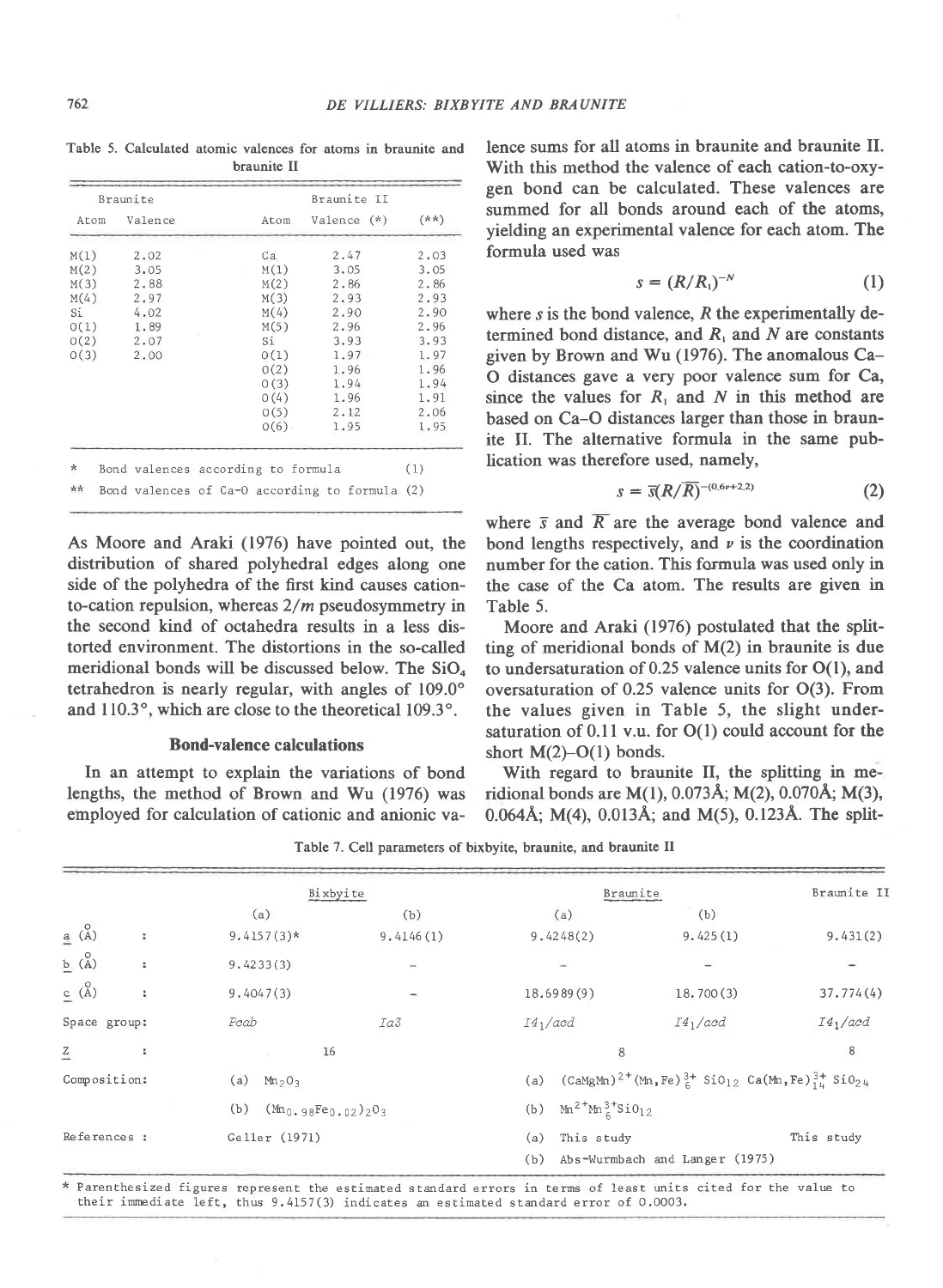

Fig. 6. Comparison of calculated X-ray diffraction data of bixbyite, braunite II, and braunite (FeKa).

ting of 0.123A in M(5) cannot be explained on the basis of valence sums of oxygen atoms. However, the octahedron is not elongated in the same sense as the others, so that it is difrcult to decide the nature of the meridional bonds. Alternatively, the octahedron could be described as a compressed octahedron due to Jahn-Teller distortion. The splitting of meridional bonds is then onlv 0.036A.

## Appendix

# Calculated X-ray powder patterns of bixbyite, braunite and braunite II

## Introduction

The identification of bixbyite, braunite, and braunite II has presented problems for some time.

763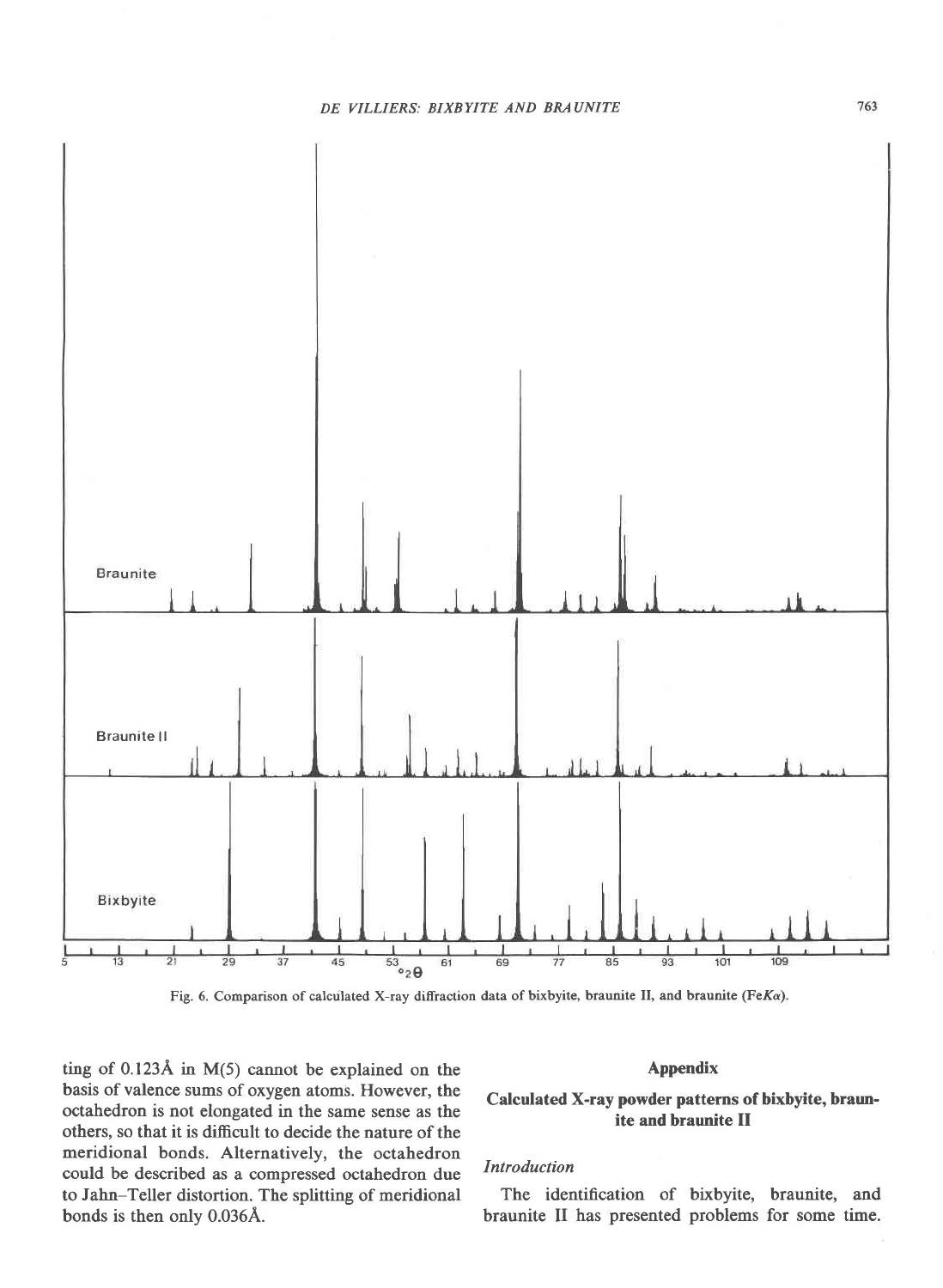|                          | Bixbyite   | <b>Braunite</b>                                         |                                      |                                                                                 | $\overline{11}$<br>Braunite      |                                                                                       | Bixbyite   | <b>Braunite</b>                                        |                                                                      | 11<br>Braunite           |
|--------------------------|------------|---------------------------------------------------------|--------------------------------------|---------------------------------------------------------------------------------|----------------------------------|---------------------------------------------------------------------------------------|------------|--------------------------------------------------------|----------------------------------------------------------------------|--------------------------|
|                          |            | $\sim$<br>$\overline{\phantom{0}}$<br>$\overline{a}$    | 5.427(2)                             |                                                                                 |                                  |                                                                                       |            |                                                        |                                                                      |                          |
| $\circ$                  | 4.707(2)   | $\circ$<br>$\circ$<br>$\sim$                            | 4.712 (2                             |                                                                                 | 4.722(1)<br>4.716(1)<br>4.578(2) | $\circ$<br>$\sim$ $\sim$<br>$\circ$                                                   | 1.4886(2)  | 1.4674(3)<br>$\overline{ }$<br>Þ<br>S                  | $\overline{19}$<br>$\overline{a}$<br>$\overline{t}$                  | 1,5005(3)                |
| $\overline{ }$           | 3.843(18)  |                                                         |                                      | 806415<br>$\circ \circ \neg \circ \neg \neg$<br>$0$ $0$ $0$ $0$ $0$ $0$ $0$ $0$ | 4.192(1)<br>4.219(1)<br>3.683(8) | $\sqrt{2}$<br>$\frac{4}{4}$<br>$\overline{1}$                                         | 1.4527(7)  | 1.4314(1)<br>S<br>$\overline{\phantom{0}}$<br>$\circ$  | $\sim$<br>4<br>$\sqrt{2}$                                            | 1.4629(2)                |
|                          |            | S<br>$\overline{\phantom{0}}$<br>$\sim$                 | 3.492(7)                             |                                                                                 |                                  | $\sim$<br>$\sim$<br>$\circ$                                                           | 1.4193(21) | 1.4198(16)<br>4<br>2<br>$\mathsf \omega$               | $\begin{array}{c} 24 \\ 28 \end{array}$<br>2 <sup>2</sup><br>$\circ$ | 1.4219(16)<br>1.4233(9)  |
| 2                        | 2.718(100) | F<br>$\sim$<br>$\sim$                                   | 2.713(100)                           | $\begin{array}{c} 1 & 1 & 10 \\ 2 & 2 & 8 \end{array}$                          | 2.724(100)<br>3.287(2)           |                                                                                       |            | 1.4115(11)<br>12<br>2<br>2                             | 6 1 11                                                               | 1.4131(2)                |
| $\rightarrow$ $\sim$     | 2.516(2)   | 4<br>$\overline{\phantom{0}}$<br>$\sim$                 | 2.513(1)                             | 0 16<br>$\circ$                                                                 | 2.361(5)                         | $\overline{a}$<br>$\sigma$ $\sigma$<br>$\frac{1}{2}$                                  | 1.3881(6)  |                                                        |                                                                      |                          |
| $\circ$                  | 2.354(15)  | $\circ$ $\infty$<br>$\circ$<br>$\overline{4}$ O         | $2.356(11)$<br>$2.337(5)$            | $\circ$<br>$\circ$<br>¢                                                         | 2.358(11)                        |                                                                                       |            | 1.3706(2)<br>$\infty$<br>3<br>4                        | S<br>3<br>O                                                          | 1.3822(2)                |
| $\overline{\phantom{0}}$ | 2.219(1)   |                                                         |                                      |                                                                                 |                                  | 4<br>4<br>-4                                                                          | 1.3589(4)  | 1.3567(5)<br>4                                         | $\mathcal{G}^{\dagger}$<br>4<br>4                                    | 1.3618(5)                |
|                          |            | 265<br>$m - 1$<br>$m \, m \, m$                         | 2.161(3)<br>$2.154(4)$<br>$2.142(8)$ |                                                                                 |                                  | m <sub>5</sub><br>$\rightarrow$<br>₹<br>$\sim$<br>in                                  | 1.3314(1)  |                                                        |                                                                      |                          |
|                          |            |                                                         |                                      |                                                                                 |                                  | $\circ$<br>$\triangleleft$<br>G                                                       | 1.3056(2)  |                                                        |                                                                      |                          |
| $\circ$ 4                | 2.105(1)   |                                                         |                                      | $\circ$<br>$\Box$<br>C)<br>2<br>3<br>$\infty$                                   | 2.081(7)<br>2.096(2)             | $n -$<br>$m$ $\sim$<br>$\circ$ $\rightarrow$                                          | 1.2812(3)  |                                                        |                                                                      |                          |
| $\sim$                   | 2.007(11)  |                                                         |                                      |                                                                                 |                                  |                                                                                       |            |                                                        | S<br>2<br>$\overline{ }$                                             | 1.2768(1)                |
| $\sim$                   | 1.9217(2)  |                                                         |                                      | 14<br>10<br>$\overline{a}$<br>$\frac{1}{2}$                                     | 1.9158(2)<br>2.001(3)            | $\circ$<br>ᅿ<br>2                                                                     | 1.2581(2)  | 1.2675(1)<br>3<br>$\sim$<br>$\overline{ }$             |                                                                      |                          |
| $\frac{1}{4}$            | 1.8464(14) | $\overline{\phantom{0}}$<br>3<br>4                      | 1.8755(3)                            | 3<br>$\sim$<br>$\overline{a}$                                                   | 1.8654(3)                        | 126<br>n m in<br>$\sim$ $-$<br>9                                                      | 1.1957(2)  |                                                        |                                                                      |                          |
|                          |            | $\sim$<br>$\overline{\phantom{0}}$<br>S                 | 1.8133(1)                            |                                                                                 |                                  |                                                                                       |            |                                                        | $\begin{smallmatrix}0&0&32\\8&0&0\end{smallmatrix}$                  | 1.1804 (2)<br>1.1789 (3) |
|                          |            | 7<br>$\rightarrow$<br>¢                                 | $\widehat{\sigma}$<br>1.7368(        | 113<br>4                                                                        | 1.7973(3)                        | $\circ$<br>$\circ$<br>${}^{\circ}$                                                    | 1.1768(4)  | $1.1687(3)$<br>$1.1667(2)$<br>1.1781(3)<br>800<br>0016 |                                                                      |                          |
| $-5$                     | 1.7189(3)  |                                                         |                                      |                                                                                 |                                  | I<br>4                                                                                |            | 811                                                    | 3<br>$\blacksquare$<br>$\infty$                                      | 1.1648(2)                |
| $\circ$                  | 1.6643(37) | $\circ$ $\circ$<br>$\frac{4}{2}$<br>$\frac{4}{5}$       | $1.6661(12)$<br>$1.6594(30)$         | 4 0 16<br>$\circ$<br>$\triangleleft$<br>$\ddot{ }$                              | 1.6672(13)<br>1.6683(28)         | $\overline{\phantom{a}}$<br>$\overline{\phantom{0}}$<br>$+ -$<br>$\rightarrow \infty$ | 1.1589(6)  | 1.1484(1)<br>S<br>S<br>G                               |                                                                      |                          |
| S                        | 1.6146(2)  |                                                         |                                      |                                                                                 |                                  | $\circ$ $\infty$<br>$\sim$ $\sim$<br>$\infty$ $\circ$                                 | 1.1417(4)  |                                                        |                                                                      |                          |
|                          |            | $\sim$ $\circ$<br>$\sim$ $\rightarrow$<br>$\frac{4}{5}$ | 1.5401(1)<br>1.5375(3)               | 13<br>$\infty$<br>4                                                             | 1.5821(1)                        | $\frac{3}{2}$<br>n n<br>$\circ$ m                                                     | 1.1253(5)  |                                                        | 5 <sub>11</sub><br>6                                                 | 1.1391(1)                |
| $-11$<br>2               | 1.5272(5)  |                                                         |                                      | 14<br>$\rightarrow$<br>$\sqrt{2}$                                               | 1.5255(1)                        |                                                                                       |            |                                                        |                                                                      |                          |
|                          |            | 613                                                     | 1.5037(3)                            | S<br>61                                                                         | 1.5188(2)                        |                                                                                       |            |                                                        |                                                                      |                          |

Table 8. X-ray diffraction data for bixbyite, braunite, and braunite II

764

## DE VILLIERS: BIXBYITE AND BRAUNITE